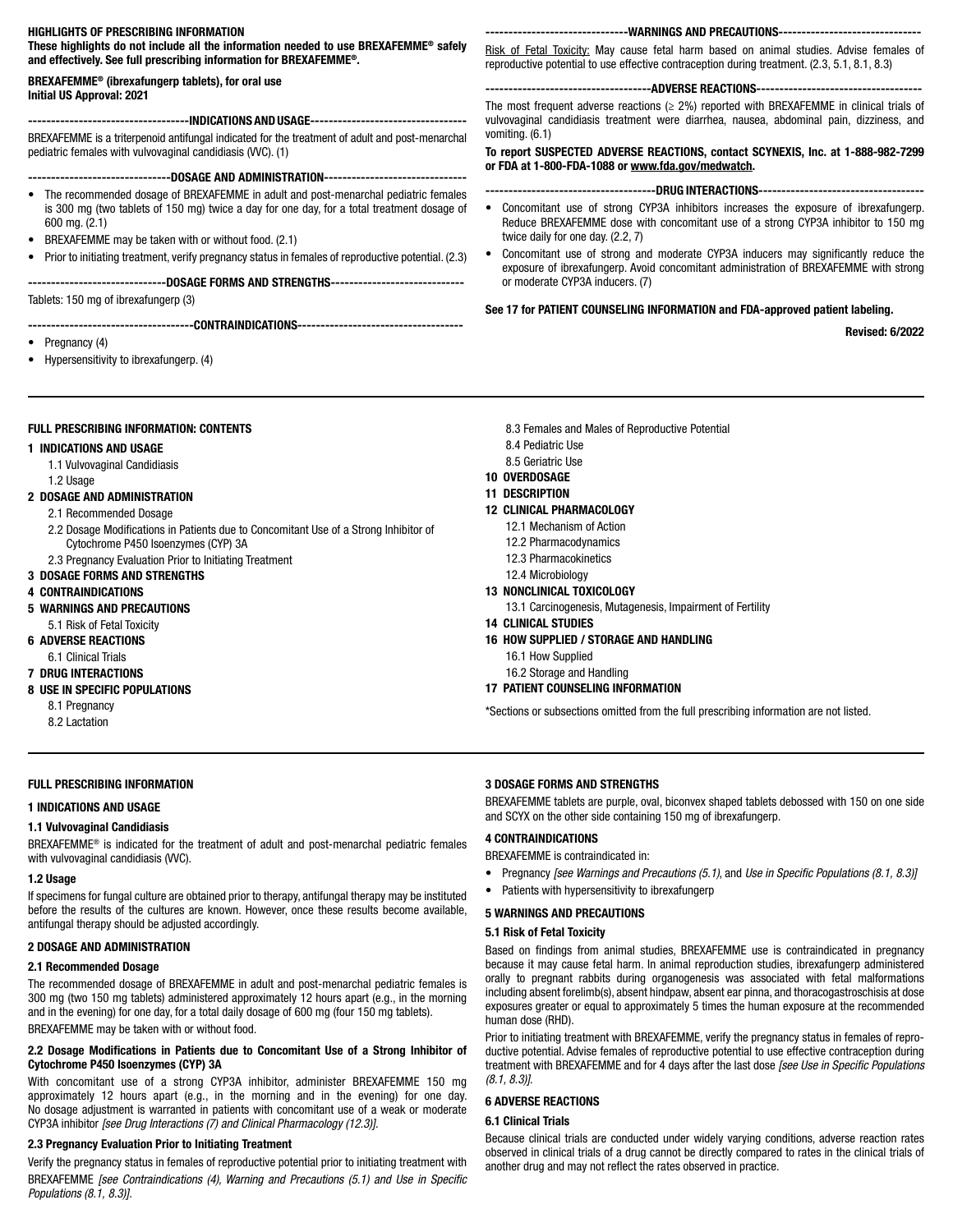A total of 545 patients were exposed to BREXAFEMME in two clinical trials of women with VVC (Trial 1 and Trial 2). The women were treated with BREXAFEMME 300 mg (two 150 mg tablets) twice a day, 12 hours apart, for one day. The women were 18 to 76 years of age (mean 34 years); 69% were White and 28% were Black or African American; 18% were of Hispanic or Latina ethnicity.

The most frequently reported adverse reactions are presented in Table 1.

There were no serious adverse reactions and 2 out of 545 (0.4%) patients discontinued treatment with BREXAFEMME due to vomiting (1 patient) and dizziness (1 patient).

# Table 1. Adverse Reactions with Rates ≥2% in BREXAFEMME-Treated Patients

| <b>Adverse Reaction</b>     | <b>BREXAFEMME</b>       | <b>Placebo</b> |  |
|-----------------------------|-------------------------|----------------|--|
|                             | $N = 545$               | $N = 275$      |  |
|                             | n (% )                  | n (%)          |  |
| <b>Diarrhea</b>             | 91 (16.7%)              | $9(3.3\%)$     |  |
| Nausea                      | 65 (11.9%)              | 11 (4.0%)      |  |
| Abdominal pain <sup>1</sup> | 62 (11.4%)              | 14 (5.1%)      |  |
| Dizziness <sup>2</sup>      | 18 (3.3%)               | 7(2.5%)        |  |
| Vomiting                    | 11 (2.0%)<br>$2(0.7\%)$ |                |  |

<sup>1</sup> Includes abdominal pain, abdominal pain upper, abdominal pain lower, and abdominal discomfort 2 Includes dizziness and postural dizziness

#### Other Adverse Reactions

The following adverse reactions occurred in < 2% of patients receiving BREXAFEMME in Trial 1 and Trial 2: dysmenorrhea, flatulence, back pain, elevated transaminases, vaginal bleeding, rash/hypersensitivity reaction.

#### 7 DRUG INTERACTIONS

Ibrexafungerp is a substrate of CYP3A4. Drugs that inhibit or induce CYP3A may alter the plasma concentrations of ibrexafungerp and affect the safety and efficacy of BREXAFEMME *[see Clinical Pharmacology (12.3)]*

Table 2. Effect of Coadministered Drugs on Ibrexafungerp Pharmacokinetics:

| <b>Concomitant Drugs</b>                                                                                                                                                     | <b>Effect on Ibrexafungerp</b><br><b>Concentration</b>                               | <b>Recommendation</b>                                                           |
|------------------------------------------------------------------------------------------------------------------------------------------------------------------------------|--------------------------------------------------------------------------------------|---------------------------------------------------------------------------------|
| Strong CYP3A inhibitors:<br>(e.g., ketoconazole,<br>itraconazole)                                                                                                            | Significantly increased                                                              | Reduce the BREXAFEMME<br>dosage <i>[see Dosage and</i><br>Administration (2.2)] |
| Strong and Moderate CYP3A<br>inducers:<br>(e.g., rifampin, carbamazepine,<br>phenytoin, St. John's wort, long<br>acting barbiturates, bosentan,<br>efavirenz, or etravirine) | Not studied in vivo or<br>in vitro, but likely to result<br>in significant reduction | Avoid concomitant<br>administration                                             |

Ibrexafungerp is an inhibitor of CYP3A4, P-gp and OATP1B3 transporter *[(see Clinical Pharmacology (12.3)]*. However, given the short treatment duration for WC, the effect of BREXAFEMME on the pharmacokinetics of substrates of CYP3A4, P-gp and OATP1B3 transporters is not considered to be clinically significant.

# 8 USE IN SPECIFIC POPULATIONS

# 8.1 Pregnancy

# Risk Summary

Based on findings from animal studies, BREXAFEMME use is contraindicated in pregnancy because it may cause fetal harm. In pregnant rabbits, oral ibrexafungerp administered during organogenesis was associated with rare malformations including absent forelimb(s), absent hindpaw, absent ear pinna, and thoracogastroschisis at dose exposures greater or equal to approximately 5 times the human exposure at the RHD. Oral ibrexafungerp administered to pregnant rats during organogenesis was not associated with fetal toxicity or increased fetal malformations at a dose exposure approximately 5 times the human exposure at the RHD *(see Data).* Available data on BREXAFEMME use in pregnant women are insufficient to draw conclusions about any drug-associated risks of major birth defects, miscarriage, or other adverse maternal or fetal outcomes.

There is a pregnancy safety study for BREXAFEMME. If BREXAFEMME is inadvertently administered during pregnancy or if pregnancy is detected within 4 days after a patient receives BREXAFEMME, pregnant women exposed to BREXAFEMME and healthcare providers should report pregnancies to SCYNEXIS, Inc. at 1-888-982-SCYX (7299).

# Data

### *Animal Data*

In a rat embryo-fetal study, ibrexafungerp was administered to pregnant rats by oral gavage from gestation days (GDs) 6 through 17 at doses of 10, 20, 35, and 50 mg/kg/day. No fetal malformations or changes in embryo-fetal survival or fetal body weights occurred with any of the doses of ibrexafungerp up to the high-dose of 50 mg/kg/day (approximately 5 times the RHD based on plasma AUC comparison).

In an embryo-fetal study in rabbits, ibrexafungerp was administered by oral gavage at doses of 10, 25, and 50 mg/kg/day from GD 7 through GD 19. In the mid-dose group administered 25 mg/kg/day (approximately 5 times the RHD based on AUC comparison), fetal malformations, including absent ear pinna, craniorachischisis, thoracogastroschisis, trunk kyphosis, absent forelimbs, absent forepaws, and absent hindpaw occurred in a single fetus. Malformations

including absent hindpaw and anencephaly occurred with an increased litter incidence in the high-dose group of 50 mg/kg/day (approximately 13 times the RHD based on AUC comparison), and other malformations occurred in single fetuses and litters including absent ear pinna, thoracogastroschisis, absent forelimb, and absent thyroid gland. No changes in embryo-fetal survival or fetal body weights were observed with any of the ibrexafungerp doses, and fetal malformations were not observed with the 10 mg/kg/day dose of ibrexafungerp (approximately 2 times the RHD based on AUC comparison).

In a pre-postnatal study in rats, ibrexafungerp was administered by oral gavage from GD 6 through the lactation period until lactation day 20 in maternal doses of 10, 20, 35, and 50 mg/kg/day. No maternal toxicity or adverse effects on the survival, growth, behavior, or reproduction of first-generation offspring occurred with any of the ibrexafungerp doses up to the high dose of 50 mg/kg/day (approximately 5 times the RHD based on AUC comparison).

# 8.2 Lactation

# Risk Summary

There are no data on the presence of ibrexafungerp in either human or animal milk, the effects on the breast-fed infant, or the effects on milk production.

The developmental and health benefits of breastfeeding should be considered along with the mother's clinical need for BREXAFEMME and any potential adverse effects on the breastfed child from BREXAFEMME or from the underlying maternal condition.

# 8.3 Females and Males of Reproductive Potential

Based on animal data, BREXAFEMME may cause fetal harm when administered to a pregnant female *[see Use in Specific Populations (8.1)]*.

### Pregnancy Testing

Verify the pregnancy status in females of reproductive potential prior to initiating treatment with BREXAFEMME *[see Dosage and Administration (2.3), Contraindications (4) and Use in Specific Populations (8.1)]*.

Contraception

### *Females*

Advise females of reproductive potential to use effective contraception during treatment with BREXAFEMME and for 4 days after the last dose.

# 8.4 Pediatric Use

The safety and effectiveness of BREXAFEMME for treatment of VVC have been established in post-menarchal pediatric females. Use of BREXAFEMME in post-menarchal pediatric patients is supported by evidence from adequate and well-controlled studies of BREXAFEMME in adult non-pregnant women with additional pharmacokinetic and safety data from post-menarchal pediatric females *[see Adverse Reactions (6.1), Clinical Pharmacology (12.3), and Clinical Studies (14.1)]*.

The safety and effectiveness of BREXAFEMME have not been established in pre-menarchal pediatric females.

### 8.5 Geriatric Use

Clinical studies with ibrexafungerp did not include sufficient numbers of subjects aged 65 and older to determine whether they respond differently from younger subjects. In a pharmacokinetic study in geriatric patients, no clinically meaningful differences in the pharmacokinetics of ibrexafungerp were observed compared to younger adults *[see Clinical Pharmacology (12.3)]*.

## 8.6 Hepatic Impairment

No dosage adjustment of BREXAFEMME is recommended in patients with mild hepatic impairment (Child-Pugh Class A) or moderate hepatic impairment (Child-Pugh Class B). Administration of BREXAFEMME in patients with severe hepatic impairment (Child-Pugh Class C) has not been studied. *[see Clinical Pharmacology (12.3)]*.

#### 10 OVERDOSAGE

There is no experience with overdosage of BREXAFEMME.

There is no specific antidote for ibrexafungerp. Treatment should be supportive with appropriate monitoring.

## 11 DESCRIPTION

BREXAFEMME, available as an oral tablet, contains ibrexafungerp citrate, a triterpenoid antifungal agent.

Ibrexafungerp is designated chemically as (1S,4aR,6aS,7R,8R,10aR,10bR,12aR,14R,15R)- 15-[(2R)-2-amino-2,3,3-trimethylbutoxy]-1,6a,8,10a-tetramethyl-8-[(2R)-3-methylbutan-2-yl]-14-[5-(pyridine-4-yl)-1H-1,2,4-triazol-1-yl]-1,6,6a,7,8,9,10,10a,10b,11,12,12adodecahydro-2H,4H-1,4a-propanophenanthro[1,2-c]pyran-7-carboxylic acid compound with 2-hydroxypropane-1,2,3-tricarboxylic acid (1:1) with an empirical formula of  $C_{44}H_{67}N_5O_4\bullet C_6H_8O_7$ and a molecular weight of 922.18 grams per mole. The chemical structure is:

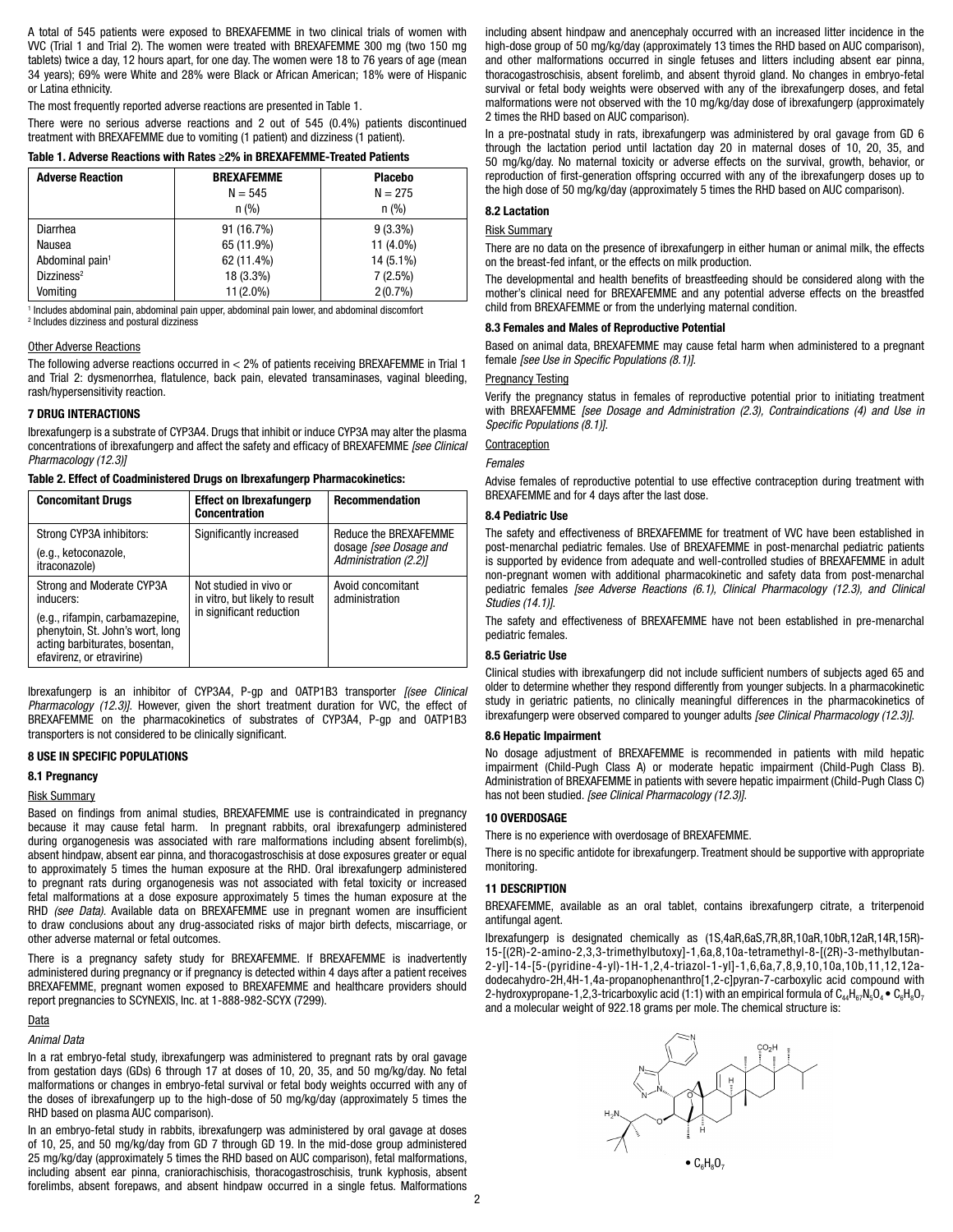BREXAFEMME tablet for oral administration is a purple, oval, biconvex shaped, film-coated tablet containing 189.5 mg of ibrexafungerp citrate equivalent to 150 mg of ibrexafungerp. In addition to the active ingredient, the tablet formulation contains butylated hydroxyanisole, colloidal silicon dioxide, crospovidone, magnesium stearate, mannitol, and microcrystalline cellulose. The tablet film-coating contains FD&C Blue #2, FD&C Red #40, hydroxypropyl cellulose, hydroxypropylmethyl cellulose 2910, talc and titanium dioxide.

### 12 CLINICAL PHARMACOLOGY

#### 12.1 Mechanism of Action

Ibrexafungerp is a triterpenoid antifungal drug *[see Microbiology (12.4)]*.

### 12.2 Pharmacodynamics

Ibrexafungerp exposure-response relationships and the time course of pharmacodynamic response are unknown.

#### Cardiac Electrophysiology

At a concentration of 5 times or greater than that achieved after a single day 300 mg twice daily dose, ibrexafungerp does not prolong the QTc interval to any clinically relevant extent.

### 12.3 Pharmacokinetics

In healthy subjects, ibrexafungerp area under the curve (AUC) and maximal concentration  $(C_{\text{max}})$  increased approximately dose-proportionally following single dose administration from 10 to 1600 mg (0.02 to 2.67 times the approved recommended daily dose) and multiple-dose administration from 300-800 mg (0.50 to 1.33 times the approved recommended daily dose).

Based on a population pharmacokinetic analysis in patients with VVC, the model predicts that 300 mg twice a day for 2 doses achieves a mean (%CV)  $AUC_{0.24}$  exposure of 6832 (15%) ng•hr/mL and C<sub>max</sub> of 435 (15%) ng/mL under fasted conditions and a mean AUC<sub>0-24</sub> exposure of 9867 (15%) ng•h/mL and  $C_{\text{max}}$  of 629 (15%) ng/mL under fed conditions.

#### **Absorption**

After oral administration of BREXAFEMME in healthy volunteers, ibrexafungerp generally reaches maximum plasma concentrations 4 to 6 hours after single and multiple dosing.

#### *Effect of Food*

Following administration of BREXAFEMME to healthy volunteers, the ibrexafungerp  $C_{\text{max}}$ increased 32% and the AUC increased 38% with a high fat meal (800-1000 calories; 50% fat), compared to fasted conditions. This exposure change is not considered clinically significant *[see Dosage and Administration (2.1)]*.

# **Distribution**

The mean steady state volume of distribution (Vss) of ibrexafungerp is approximately 600 L. Ibrexafungerp is highly protein bound (greater than 99%), predominantly to albumin. Animal studies demonstrate a 9-fold higher exposure in vaginal tissue than in blood.

# Elimination

Ibrexafungerp is eliminated mainly via metabolism and biliary excretion. The elimination half-life is approximately 20 hours.

#### *Metabolism*

In vitro studies show that ibrexafungerp undergoes hydroxylation by CYP3A4, followed by glucuronidation and sulfation of a hydroxylated inactive metabolite.

#### *Excretion*

Following oral administration of radio-labeled ibrexafungerp to healthy volunteers, a mean of 90% of the radioactive dose (51% as unchanged ibrexafungerp) was recovered in feces and 1% was recovered in urine.

#### Specific Populations

#### *Post-Menarchal Pediatric Females and Geriatric Patients*

The pharmacokinetics of ibrexafungerp were not altered in post-menarchal pediatric females (ages 13 to 17 years) or in geriatric patients (ages 65 to 76 years).

#### *Patients with Hepatic Impairment*

The pharmacokinetics of ibrexafungerp were not altered in subjects with mild (Child-Pugh Class A) to moderate (Child-Pugh Class B) hepatic impairment when the total AUC estimates were compared to healthy subjects.

The impact of severe hepatic impairment (Child-Pugh Class C) on the pharmacokinetics of ibrexafungerp is unknown.

#### Drug Interaction Studies

Ibrexafungerp is a substrate of CYP3A4 and P-gp. In vitro, ibrexafungerp is an inhibitor of CYP2C8, CYP3A4, P-gp transporter, and OATP1B3 transporter. Ibrexafungerp is not an inducer of CYP3A4.

The effect of coadministration of drugs on the pharmacokinetics of ibrexafungerp and the effect of ibrexafungerp on the pharmacokinetics of coadministered drugs were studied in healthy subjects.

# *Effect of Coadministered Drugs on Ibrexafungerp Pharmacokinetics*

*Strong CYP3A4 Inhibitor: Ketoconazole* (400 mg once daily for 15 days), a strong CYP3A4 and P-gp inhibitor, increased the ibrexafungerp AUC by 5.8-fold and C<sub>max</sub> by 2.5-fold *[see Drug Interactions (7)].*

*Moderate CYP3A4 Inhibitor: Diltiazem* (240 mg once daily for 15 days) increased the ibrexafungerp AUC by 2.5-fold and  $C<sub>max</sub>$  by 2.2-fold. This exposure change is not considered clinically significant at the approved recommended dosage for VVC.

*Proton Pump Inhibitor: Pantoprazole* (40 mg once daily for 5 days) decreased ibrexafungerp AUC by approximately 25% and  $C_{\text{max}}$  by 22%. This exposure change is not considered clinically significant at the approved recommended dosage for VVC.

# *Effect of Ibrexafungerp on the Pharmacokinetics of Coadministered Drugs*

The effects of ibrexafungerp on substrates of CYP2C8, CYP3A4, P-gp, and OATP1B3 transporters were evaluated in studies that included loading doses of ibrexafungerp of 1250 to 1500 mg (2.1 to 2.5 times the approved recommended daily dose) for two days followed by 750 mg (1.25 times the approved recommended daily dose) once daily for 3-7 days.

 $CYP2C8$  substrates: Ibrexafungerp did not increase the  $AUC_{0-int}$  or  $C_{max}$  of rosiglitazone, a moderate sensitive CYP2C8 substrate.

 $CYP3A4$  substrates: Ibrexafungerp resulted in 1.4-fold increase in the  $AUC_{0\text{-inf}}$  and no effect on the  $C_{\text{max}}$  of the sensitive CYP3A4 and P-gp substrate tacrolimus.

*P-gp substrates:* Ibrexafungerp resulted in a 1.4-fold increase in the AUC<sub>0-48</sub> and a 1.25-fold increase in the  $C_{\text{max}}$  of the P-gp substrate dabigatran.

*OATP1B3 transporters:* Ibrexafungerp resulted in a 2.8-fold increase in the  $AUC_{0.24}$  and a 3.5 fold increase in the  $C_{\text{max}}$  of the OATP1B3 transporter substrate pravastatin.

# 12.4 Microbiology

# Mechanism of Action

Ibrexafungerp, a triterpenoid antifungal agent, inhibits glucan synthase, an enzyme involved in the formation of 1,3-β-D-glucan, an essential component of the fungal cell wall.

Ibrexafungerp has concentration-dependent fungicidal activity against *Candida* species as measured by time kill studies. Ibrexafungerp retains in vitro antifungal activity when tested at pH 4.5 (the normal vaginal pH).

# **Resistance**

The potential for resistance to ibrexafungerp has been evaluated in vitro and is associated with mutations of the *fks*-2 gene; the clinical relevance of these findings is unknown. Ibrexafungerp retains activity against most fluconazole resistant *Candida* spp.

# Interaction with Other Antifungals

In vitro studies have not demonstrated antagonism between ibrexafungerp and azoles or echinocandins.

# **Antimicrobial Activity**

Ibrexafungerp has been shown to be active against most isolates of the following microorganism both in vitro and in clinical infections *[see Indications and Usage (1)]*:

### *Candida albicans*

The following in vitro data are available, but their clinical significance is unknown. Ibrexafungerp has in vitro activity against most isolates of the following microorganisms:

*Candida auris Candida dubliniensis Candida glabrata Candida guilliermondii Candida keyfr Candida krusei Candida lusitaniae Candida parapsilosis Candida tropicalis*

#### 13 NONCLINICAL TOXICOLOGY

## 13.1 Carcinogenesis, Mutagenesis, Impairment of Fertility

## Carcinogenesis

Two-year carcinogenicity studies of ibrexafungerp have not been performed.

#### **Mutagenesis**

No mutagenic or clastogenic effects were detected in an in vitro bacterial reverse mutation assay, an in vitro chromosomal aberration assay, and an in vivo bone marrow micronucleus assay in rats.

## Impairment of Fertility

In a male and female fertility study in rats, ibrexafungerp was administered to male rats by oral gavage in doses of 10, 20, 40, and 80 mg/kg/day for 28 days before mating and throughout mating and to female rats for 15 days before mating, during mating, and until gestation day (GD) 6. Ibrexafungerp did not impair fertility in either sex at any dose up to the highest dose of 80 mg/kg/day (approximately 10 times the RHD based on AUC comparison).

#### 14 CLINICAL STUDIES

Two randomized placebo-controlled clinical trials (Trial 1, NCT03734991 and Trial 2, NCT03987620) with a similar design were conducted to evaluate the safety and efficacy of a single day of BREXAFEMME 600 mg (two 150 mg tablets per dose, administered 12 hours apart) for the treatment of VVC. Non-pregnant post-menarchal females with a diagnosis of VVC were eligible. A diagnosis of VVC was defined as (a) minimum composite vulvovaginal signs and symptoms (VSS) score of ≥4 with at least two signs or symptoms having a score of 2 (moderate) or greater; (b) positive microscopic examination with 10% KOH in a vaginal sample revealing yeast forms (hyphae/pseudohyphae) or budding yeasts, and (c) normal vaginal pH (≤4.5). The total composite VSS score was based on the vulvovaginal signs (erythema, edema, excoriation) and vulvovaginal symptoms (itching, burning, or irritation) where each was scored as 0= absent, 1= mild, 2= moderate, or 3= severe. Study visits included the test of cure (TOC, Day 8 to 14) visit and a follow-up (Day 21 to 29) visit. The modified intent to treat (MITT) population included randomized subjects with a baseline culture positive for *Candida* species who took at least 1 dose of study medication.

Trial 1 was conducted in the United States. The MITT population consisted of 190 patients treated with BREXAFEMME and 100 patients treated with placebo. The average age was 34 years (range 17-67 years), with 91% less than 50 years. Fifty-four percent (54%) were White